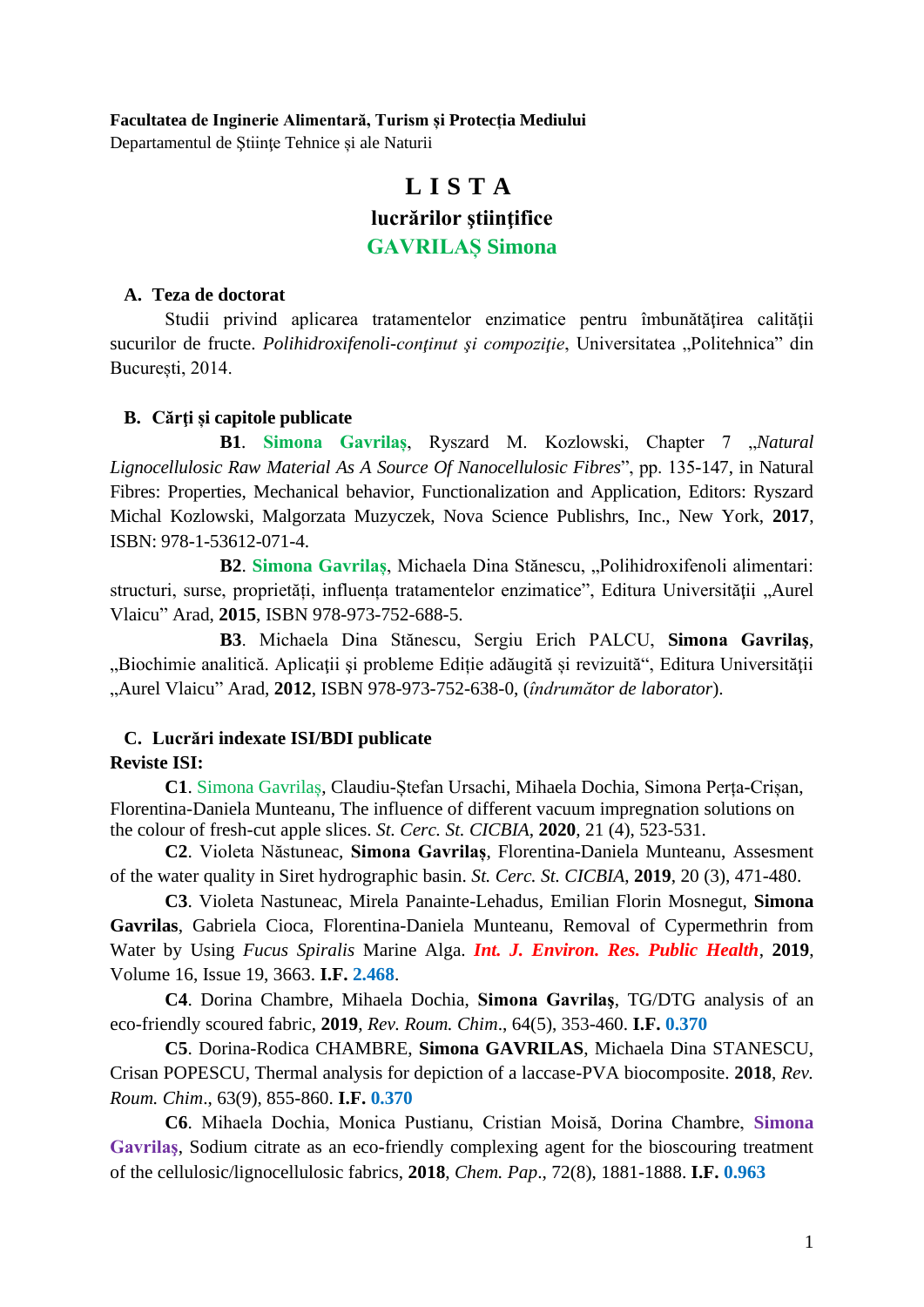**C7.** Mihaela Dochia, Dorina Chambre, **Simona Gavrilaş**, Cristian Moisă, Characterization of the complexing agents' influence on bioscouring cotton fabrics by FT-IR and TG/DTG/DTA analysis. *J. Therm. Anal. Calorim.*, **2018**, [132\(3\),](https://doi.org/10.1007/s10973-018-7089-y) 1489-1498. **I.F. 2.209**

**C8. Simona Gavrilaș**, Michaela Dina Stănescu, Improving the antioxidant properties of wild raspberry juice by enzymatic treatments. *Rev. Chim.-Bucharest*, **2016**, *67*, 219-222. **I.F. 1.232**

**C9.** Michaela Dina Stănescu, **Simona Gavrilaş**, Roland Ludwig, Dietmar Haltrich, Vladimir I. Lozinsky, Preparation of immobilized *Trametes pubescens* laccase on a cryogeltype polymeric carrier and application of the biocatalyst to apple juice phenolic compounds oxidation. *Eur. Food Res. Technol***.**, **2012**, *234*, 655-662. **I.F. 1.463**

**C10**. Michaela Dina Stănescu, Magdalena Fogorasi, Boris. L. Shaskolskiy, **Simona Gavrilas**, Vladimir. I. Lozinsky*,* New Potential Biocatalysts by Laccase Immobilization in PVA Cryogel Type Carrier, *Appl. Biochem. Biotechnol.*, **2010**, *160*, 1947-1954. **I.F. 1.530**

**C11**. Maria-Raluca Szabo, Dana Radu, **Simona Gavrilas**, Dorina Chambre, Cornelia Iditoiu, Antioxidant and antimicrobial properties of selected spice extracts. *Int. J. Food Prop.*, **2010**, *13*, 535-545. **I.F**. **1.200**

### **ISI Proceedings:**

**C12**. Dochia Mihaela, **Gavrilaș Simona**, Pustianu Monica, Tomescu Daniel, Copolovici Dana Maria, Comparative study regarding the influence of the complexing agents EDTA and sodium citrate on the 50% flax-50% cotton fabrics during the bioscouring treatment. *16th International Multidisciplinary Scientific Geoconference SGEM 2016, Book 6, Nano, Bio and Green-Technologies for a Sustainable Future, Conference Proceedings, 2016,* III, ISBN 978-619-7105-79-7, ISSN 1314-2704, DOI 10.5593/sgem2016HB63, 223-230.

**C13**. Monica Pustianu, Mihaela Dochia, Cecilia Sîrghie, **Simona Gavrilaș**, Daniel Tomescu, Treatment optimization for bioscouring in ultrasound of cotton/cottonised hemp blended fabrics. *Proceedings of the 7 th International Workshop on Soft Computing Applications* (SOFA **2016**), Volume 2, Advances in Intelligent Systems and Computing 634, Springer Publishing, DOI: 10.1007/978-3-319-62524-9\_44, 595-604.

**C14**. Bălaș Marius, Sîrghie Cecilia, Pustianu Monica, Dochia Mihaela, **Gavrilaș Simona**, Tomescu Daniel, Fuzzy method applied on the control of textiles biotechnologies. *Proceedings of the 7 th International Workshop on Soft Computing Applications* (SOFA **2016**), Volume 2, Advances in Intelligent Systems and Computing 634, Springer Publishing, DOI: 10.1007/978-3-319-62524-9\_45, 605-611.

## **Reviste indexate în BDI:**

**C15**. Mihaela Dochia, **Simona Gavrilaș**, Eco-friendly method for pretreatment of lignocellulosic textiles. *Proceedings of the XI International Scientific Agricultural Symposium "Agrosym 2020"*, ISBN 978-99976-787-5-1, 651-656.

**C16**. Dochia Mihaela, **Gavrilaş Simona**, Szabo Monica, Study of the experimental conditions in bioscouring treatment of cotton-hemp blended fabrics. *Annals of the University of Oradea Fascicle of textiles, leatherwork*, **2020**, *21*, No. 1, ISSN 1843-813X, 21-26.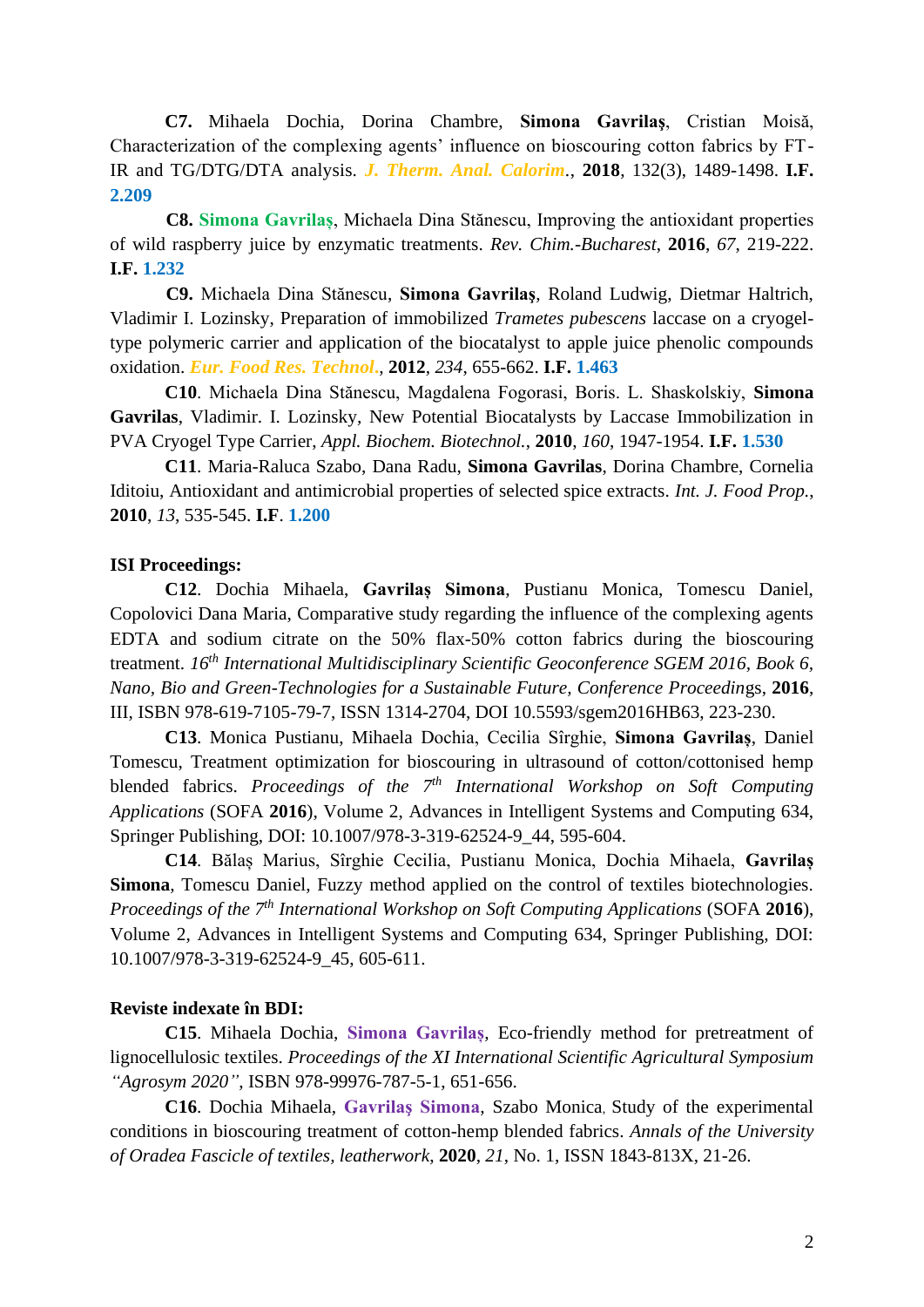**C17**. Szabo Monica, Dochia Mihaela, **Gavrilaș Simona**, The behaviour of rib 1:1 and 2:2 knitted cotton fabrics during different solicitations and treatments. *Annals of the University of Oradea Fascicle of textiles, leatherwork*, **2020**, *21*, No. 1, ISSN 1843-813X, 127-132.

**C18**. **Gavrilaș Simona**, [Improvement of didactic methods used in science domain.](https://www.uav.ro/jour/index.php/stb-cfse/article/view/1500) *Scien. Tech. Bull-Chem. Food Sci. Eng., Vol. 16(XVII), 2019, 23-28*

**C19**. Dochia Mihaela, **Gavrilaș Simona**, Physico-chemical parameters of residual water from different scouring treatments of hemp/cotton fabric. *Annals of the University of Oradea Fascicle of textiles, leatherwork*, **2019**, *XX*, No. 1, ISSN 1843-813X, 41-46.

**C20**. **Gavrilaș Simona**, Dochia Mihaela, Efficiency assessment of the different scouring conditions of cotton materials by ruthenium red dyeing. *Annals of the University of Oradea Fascicle of textiles, leatherwork*, **2019**, *XX*, No. 2, ISSN 1843-813X, 39-44.

**C21**. Eugenia Țigan, **Simona Gavrilaș**, Oana Brînzan, Monica Lungu, Anda Ioana Milin, Promoting sustainable development through eco-labelled products, study case for some consumer products. *18th International Multidisciplinary Scientific Geoconference SGEM 2018, Energy and Clean Technologies, Conference Proceedin*gs, **2018**, *17*, Issue 4.3, ISBN 978-619-7408-70-6, doi.org/10.5593sgem2018/4.3, 87-95.

**C22**. **Gavrilaș Simona**, Meșter Mihaela-Georgina, Marty Jean-Louis, Munteanu Florentina-Daniela, Immunological and chemical assay made on traditional dairy. *18th International Multidisciplinary Scientific Geoconference SGEM 2018, Nano, Bio, Green and Space-Technologies for a Sustainable Future, Conference Proceedin*gs, **2018**, *18*, Issue 6.2, ISBN 978-619-7408-51-5, ISSN 1314-2704, doi.org/10.5593/sgem2018/6.2, 237-244.

**C23**. Dochia Mihaela, **Gavrilaș Simona**, Pustianu Monica, Moisă Cristian, Chambre Dorina, Waste water analysis from a new green pretreatment of cotton fabrics. *Annals of the University of Oradea Fascicle of textiles, leatherwork*, **2018**, *XIX*, No. 2, ISSN 1843 – 813X, 37-42.

**C24**. Pustianu Monica, Dochia Mihaela, **Gavrilaș Simona**, Moisă Cristian, Biotreatment optimization for a cellulosic/lignocellulosic blended fabric. *Annals of the University of Oradea Fascicle of textiles, leatherwork*, **2018**, *XIX*, No. 1, ISSN 1843-813X, 83-88.

**C25**. [Monica Pustianu,](https://www.scientific.net/author/Monica_Pustianu_1) [Mihaela Dochia,](https://www.scientific.net/author/Mihaela_Dochia) **[Simona Gavrilaş](https://www.scientific.net/author/Simona_Gavrila%C5%9F_1)**, [Daniel Tomescu,](https://www.scientific.net/author/Daniel_Tomescu) Comparative study on treatment bioscouring optimization with and without ultrasound for 50 % of cotton + 50 % of flax materials. Adv. Eng. Forum., **2018**, 27, 111-117.

**C26**. Dochia Mihaela, Pustianu Monica, **Gavrilaș Simona**, Tomescu Daniel, Copolovici Dana Maria, Study of the ultrasound efficiency on bioscouring treatment of hempcotton fabrics. *17th International Multidisciplinary Scientific Geoconference SGEM 2017, Micro and Nano Technologies Advanced in Biotechnology, Conference Proceedin*gs, **2017**, *17*, Issue 61, ISBN 978-619-7408-12-6, ISSN 1314-2704, DOI 10.5593/sgem2017/61, 1015- 1023.

**C27**. Pustianu Monica, Dochia Mihaela, **Gavrilaș Simona**, Tomescu Daniel, Study of the efficiency of bioscouring by determination of the residual  $Ca^{2+}$  from flax-cotton fabrics. *17 th International Multidisciplinary Scientific Geoconference SGEM 2017, Micro and Nano Technologies Advanced in Biotechnology, Conference Proceedin*gs, **2017**, *17*, Issue 61, ISBN 978-619-7408-12-6, ISSN 1314-2704, DOI 10.5593/sgem2017/61, 1007-1014.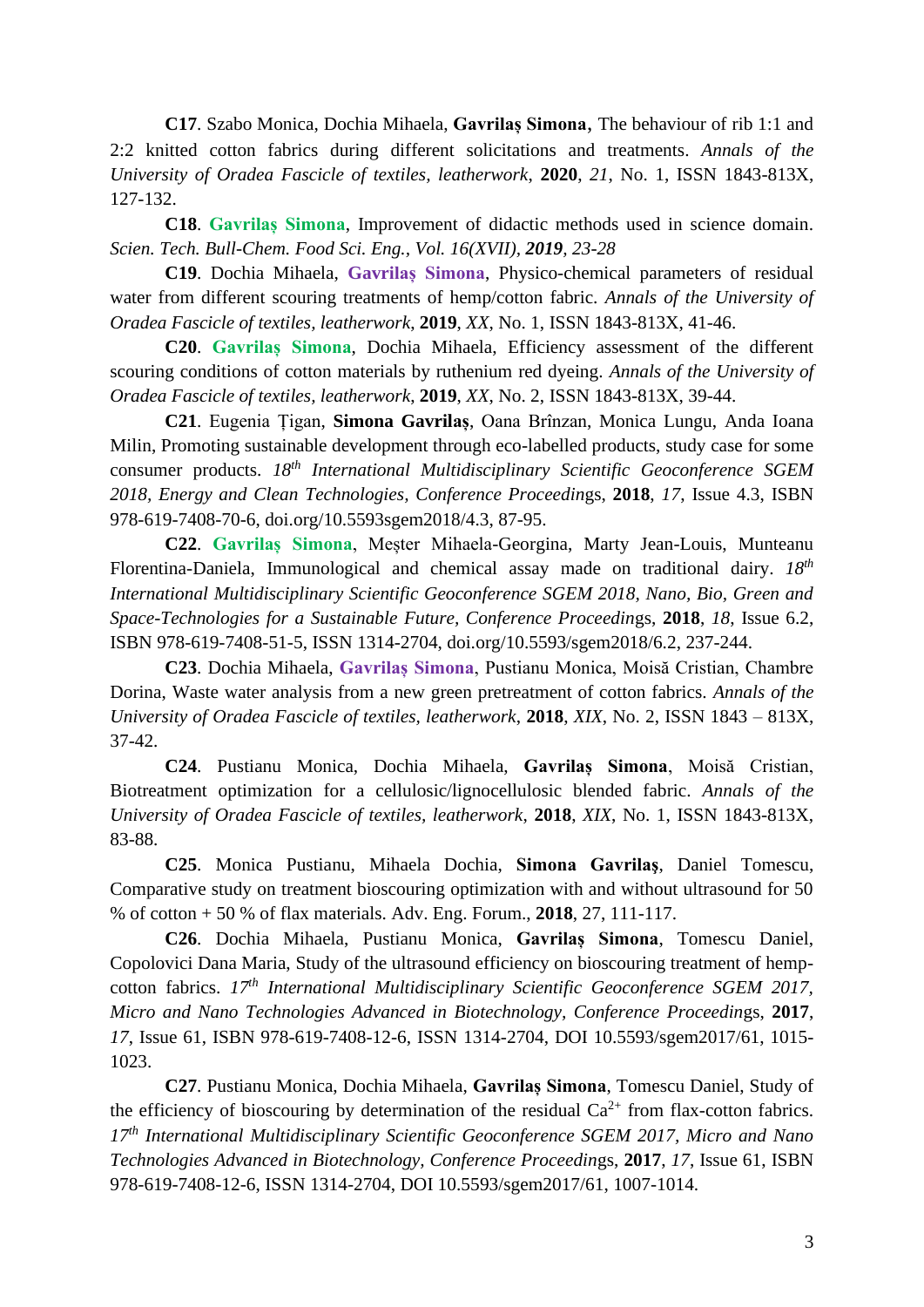**C28**. Dochia Mihaela, Pustianu Monica, **Gavrilaş Simona**, Tomescu Daniel, Copolovici Dana Maria, Study on the influence of ultrasound in bioscouring treatment of 50 % of flax + 50 % of cotton fabrics. *Annals of the University of Oradea, Fascicle of textiles, leatherwork*, **2017**, *XVIII*, No. 1, ISSN 1843-813X, 27-32.

**C29**. Pustianu Monica, Dochia Mihaela, **Gavrilaş Simona**, Tomescu Daniel, Copolovici Dana Maria, Study on the bioscouring treatment of 50 % of hemp + 50 % of cotton fabrics. *Annals of the University of Oradea, Fascicle of textiles, leatherwork*, **2017**, *XVIII*, No. 2, ISSN 1843-813X, 29-34.

**C30**. **Simona Gavrilaş**, Florina Dumitru, Michaela Dina Stănescu, Commercial laccase oxidation of phenolic compounds. *U.P.B. Sci. Bull., Series B: Chemistry and Material Sciences*, **2012**, *74*, Iss. 4, 3-10.

# **D**. **Lucrări publicate în reviste şi volume de conferinţe cu referenţi (neindexate)**

**D.1 Simona Gavrilaș**, Violeta Năstuneac, Florentina-Daniela Munteanu, Treatment of hemp retting wastewaters: use of by-products from winemaking industry. International Symposium "The environment and the industry", SIMI, **2019**, Proceeding Book, 107-112, DOI:<http://doi.org/10.21698/simi.2019.fp14>

**D.2** Andreea Bujdei, **Simona Gavrilaș**, Mihaela Dochia, Florentina-Daniela Munteanu, Vegetable food waste for cotton dyeing-new directions for environmental sustainability. International Symposium "The environment and the industry", SIMI, **2019**, Proceeding Book, 113-120, DOI: [http://doi.org/10.21698/simi.2019.fp15](http://doi.org/10.21698/simi.2019.fp14)

**D.3 Gavrilaș Simona**, Brînzan Oana, Țigan Eugenia, Circular agri-food modelsopportunity for new bio based business models. *6 th SWS International Scientific Conference on social sciences 2019*, *Economics & Finance, Business & Management*, *Conference Proceedings*, **2019**, *6*, Issue 2, ISBN 978-619-7408-92-8, DOI 10.5593/SWS.ISCSS.2019.2, 49-55.

**D.4** Brînzan Oana, **Gavrilaș Simona**, Țigan Eugenia, Agriculture as a result of ecosystem service. *6 th SWS International Scientific Conference on social sciences 2019*, *Economics & Finance, Business & Management*, *Conference Proceedings*, **2019**, *6*, Issue 2, ISBN 978-619-7408-92-8, DOI 10.5593/SWS.ISCSS.2019.2, 11-16.

**D.5 Simona Gavrilaş**, Florentina-Daniela Munteanu, Determination of ascorbic acid in fruit juices. *Scien. Tech. Bull-Chem. Food Sci. Eng.*, Vol. 14(XV), **2017**, 33-37.

**D.6 Simona Gavrilaș**, Învățarea, afecțiunea socială și jocul, stări dominante în dezvoltarea individuală. Profesorul Florea Voiculescu la 65 de ani-Volum aniversar-Studii de pedagogie, Editura Didactică și Pedagogică. R.A., București, ISBN 978-606-31-0023-9, **2015**, 152-158.

**D.7** Gavrilaș Simona, Parents "trade" where to?. 3<sup>rd</sup> International Conference "Modernity and competitiveness in Education", Bucharest, 14 May 2014, ISSN 2248-230x.

**D.8 Simona Gavrilaş**, Mirela Gornic, Eleonora Bundiş, Creativity in pedagogical research. Annual Training Conference papers "Research and practice in modern teaching", Alba Iulia, **2013**, ISSN 2344-4142, 142-145.

**D.9** Michaela Dina Stănescu, Dorina Rodica Chambre, **Simona Gavrilaş**, Adina-Maria Bodescu, Thermal degradation of free and immobilized laccase. *Scien. and Techn. Bull.* Chemistry, Food Sciences & Engineering, **2010**, *14*, 18-21.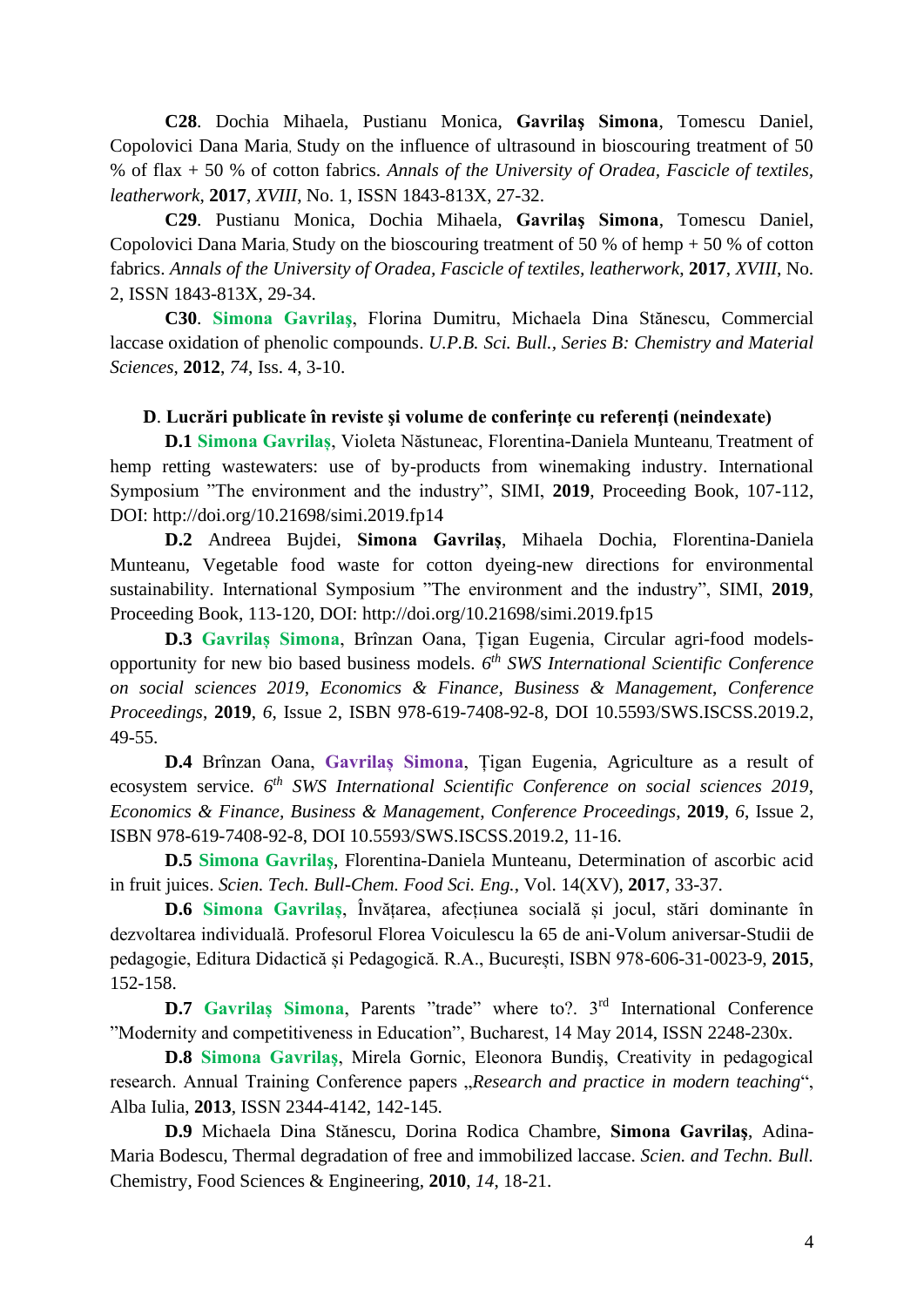**D.10** Radu Dana Gina, **Gavrilaş Simona**, Stănescu Michaela Dina, Pectinases for improving raspberry and blackberry juice production. *Scien. and Techn. Bull.* Chemistry, Food Sciences & Engineering, **2008**, *13*, 121-124.

**D.11** Chambre Dorina, Szabo Maria-Raluca, **Gavrilaş Simona**, Idiţoiu Cornelia, Enzimatic analysis of glucose, fructose and saccharose mixtures in food stuffs. *Scien. and Techn. Bull.* Chemistry, Food Sciences & Engineering, **2007**, *12*, 40-44.

## **E. Brevete obţinute în întreaga activitate**

### **F. Contracte de cercetare în întreaga activitate**

*Coordonator partener proiect internațional*:

**E1 06.04.2020-05.04.2022**, **Project** 2019-3-TR01-KA205-080177-"Green Thinking Entrepreneur Youth"

## *Director de proiecte naționale*:

**E2** 12.11.-10.12.**2019**, **PN-III-P1-1.1-MC-2019-2082**. **E3** 29.06-10.07.**2018**, **PN-III-P1-1.1-MC-2018-0469**. **E4** 31.01-02.03.**2018**, **PN-III-P1-1.1-MC-2017-2337**.

# **Granturi de mobilitate și cercetare**

**E5** 26-28 November **2012**, *Travel grant* at **FP7 FCUB-ERA**-Belgrade Food International Conference, Belgrad, Serbia.

**E6** 7-10.09.**2011**, "*Travel grant for students and researchers from Central and Eastern Europe at CEEC-TAC1* by CEEC-TAC" (1<sup>st</sup> Central and Eastern European Conference on Thermal Analysis and Calorimetry), Craiova, Romania.

**E7** 31.08-03.09.**2011**, *ESF Student Grant* oferit de European Science Foundation at 4ECCLS (4th European Conference on Chemistry for Life Sciences), Budapest, Hungary.

E8 23-25 September 2009, *Travel grant* at 3<sup>rd</sup> Annual workshop and Management Committee meeting of COST Action 928, University of Agriculture Congress Centre, Krakow, Poland.

**E9** 15.03-15.05.**2009**, **COST-STSM-928-04562 Grant** *Utilisation of different types of laccase for improving food quality*, Viena, Austria.

### *Membru în echipa* proiectelor *internaționale*:

**E10 2015**, *Biodiversitatea speciilor cu înaltă valoare funcțională și nutraceutică*, Consiglio Nazionale delle Ricerche-Istituto di Bioscienze e Bioresorse-(IBBR-CNR) Basilicata-Italy.

## *Membru în echipa* proiectelor *naționale*:

**E11 01.05.2020-30.11.2020**, *Laborator de evaluare a calității mediului pentru practica studenților*, **CNFIS-FDI-2020-0178**.

**E12 2018**-**2021***, Închiderea lanțurilor de valoare din bioeconomie prin obținerea de bioproduse inovative cerute de piață,* **PN-III-P1-1.2-PCCDI-2017-0569**.